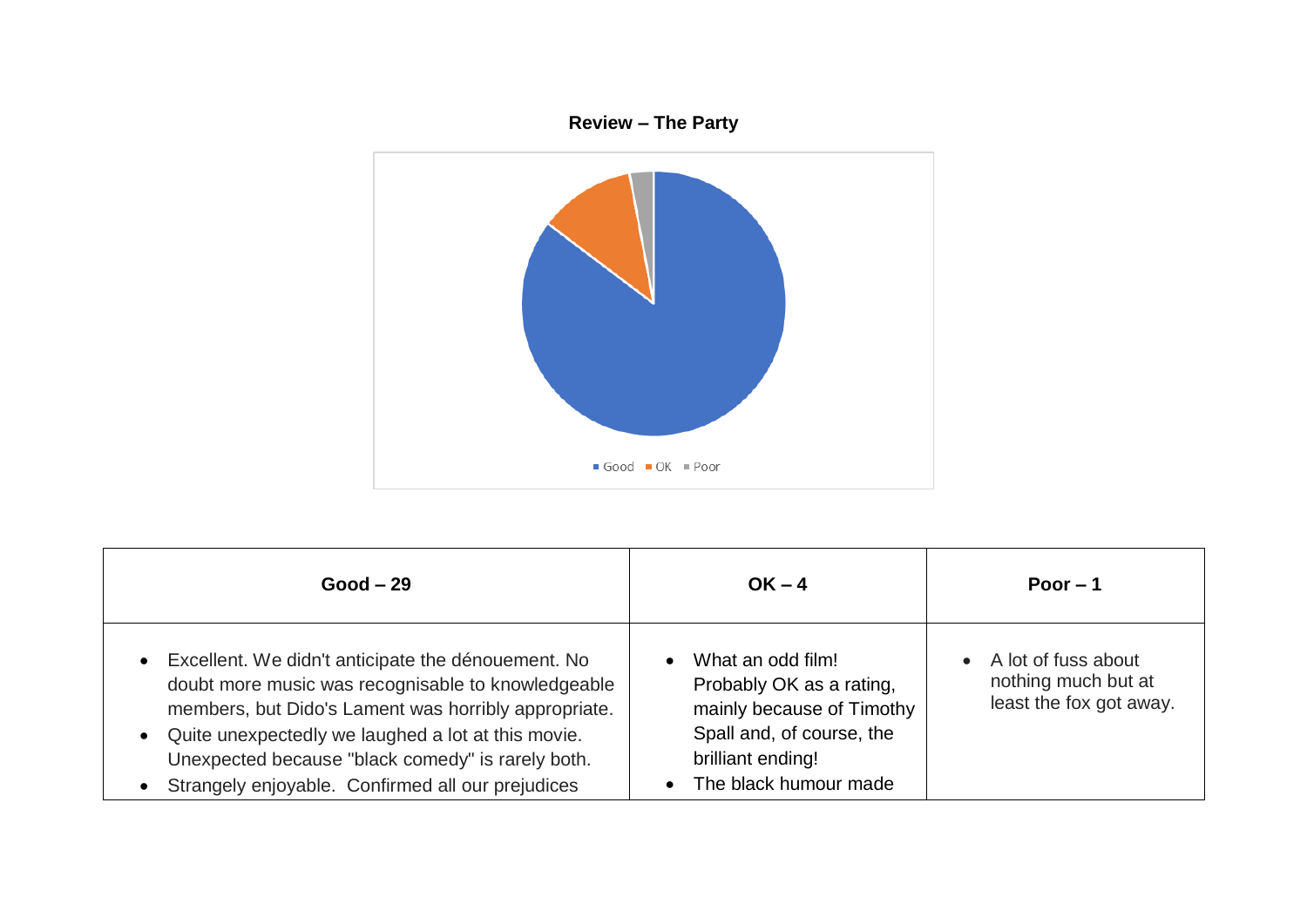about the hypocrisy of politicians scaling the greasy pole to power. Did she actually pull the trigger at the end? Of course not.

- We both thoroughly enjoyed this film, yes it is a black comedy but still very funny.
- Now that's what I call acting. Excellent film with lots of surprises popping up all over the place.
- Well this was a quirky work! Very much as Ian said with a play like feel.
- O the Futility so irritatingly exposed.
- Enjoyed the black humour.
- It was funny. Timothy Spall is one of my favourite actors.
- Thoroughly enjoyed the film, the plot with the interweaving of different characters' stories, the gradual unravelling of the sophisticated gathering and the final twist at the end all added to the experience. Potter's background in choreography clear in the way the plot turned one way and then another.
- I thought the main film was really very good.
- Lots of fun, over the top, but deliberately so!
- It took me a little while to get into it but once I did it was clever and funny, very black comedy. First sight of Timothy Spall was quite shocking as he has lost so much weight since last time I saw him (maybe in Turner). I thought straight away he looks like he has cancer so maybe he lost it for the part.

me chuckle in places and the ending was totally unexpected but on the whole not a film I would choose to see again.

• Very contrived situations. Much laughter from audience but we were a bit bored really.